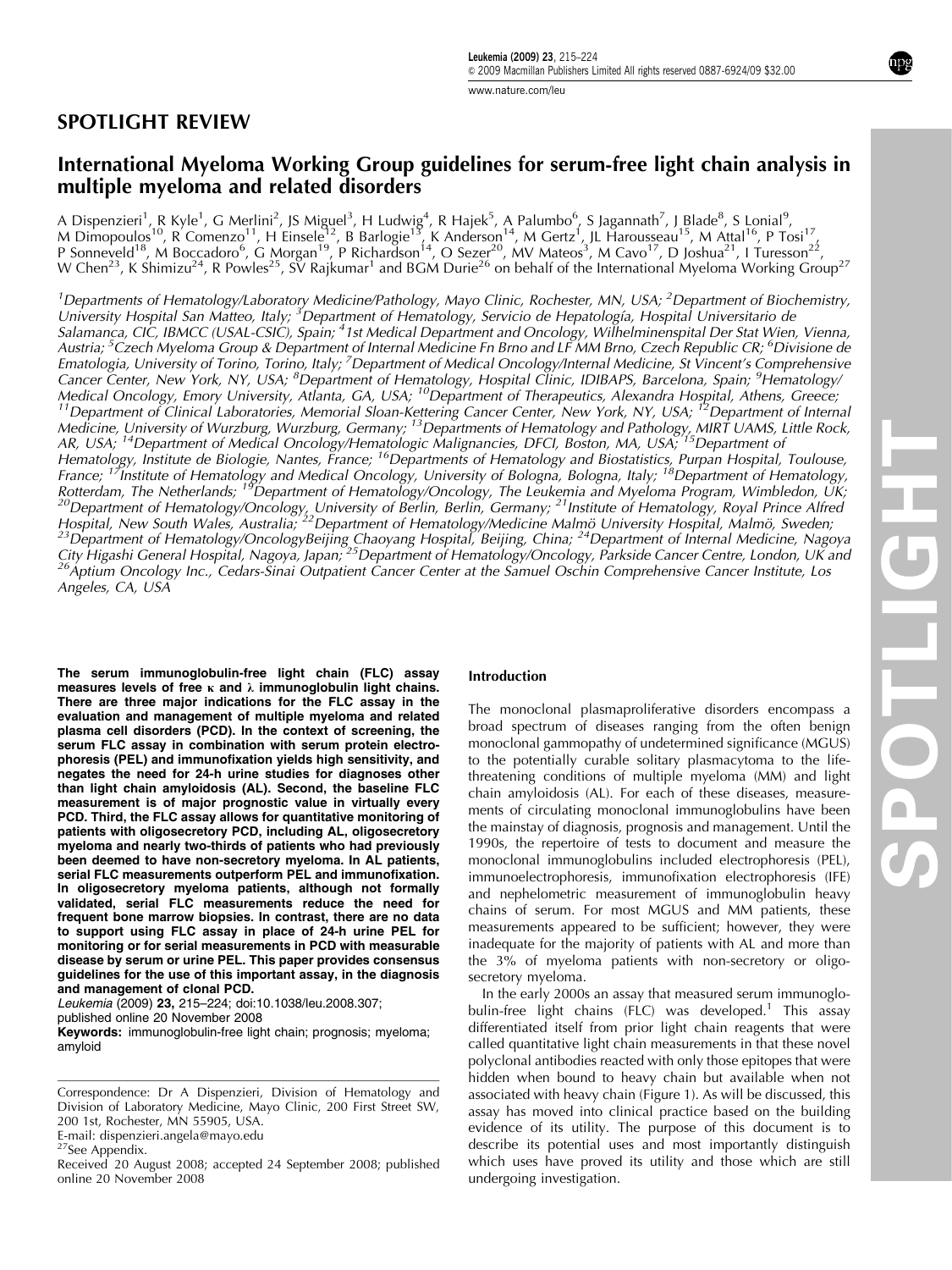<span id="page-1-0"></span>

Figure 1 Immunoglobulin-free light chain assay. (a) Shows the location of the hidden light chain determinants in the intact immunoglobulin model. (b) Shows the location of the hidden light chain determinants in the free light chain model.

### Immunoglobulin-free light chain production and measurement

Serum concentrations of FLC are dependent on the balance between production by plasma cells and renal clearance. Serum FLC are cleared rapidly through the renal glomeruli with a serum half-life of 2–4 h and are then metabolized in the proximal tubules of the nephrons. Under ordinary circumstances, little protein escapes to the urine, and serum FLC concentrations have to increase manifold before the absorption mechanisms are overwhelmed.<sup>[2](#page-7-0)</sup> Approximately 10–30 g of FLC can be metabolized per day by the kidneys compared with normal plasma cell production of  $0.5-1$  g per day.<sup>[3](#page-7-0)</sup>

Abnormal concentrations of  $\kappa$  and  $\lambda$  FLC may result from a number of clinical situations including immune suppression, immune stimulation, reduced renal clearance, or monoclonal plasma cell proliferative disorders. Sera from patients with either polyclonal hypergammaglobulinemia or renal impairment often have elevated  $\kappa$  FLC and  $\lambda$  FLC due to increased synthesis or reduced renal clearance. The  $\kappa/\lambda$  FLC ratio (rFLC), however, usually remains normal in these conditions.<sup>[4](#page-7-0)</sup> A significantly abnormal  $\kappa/\lambda$  rFLC should only be due to a plasmaproliferative (or lymphoproliferative) disorder that secretes excess FLC and disturbs the normal balance between  $\kappa$  and  $\lambda$  secretion.

### Serum FLC assay

The serum FLC assay (FREELITE, The Binding Site Ltd., Birmingham, UK) is based on a commercial reagent set of polyclonal antibodies and is performed by immunonephelometry and it can be performed on a number of automated laboratory instruments.<sup>[1](#page-7-0)</sup> The assay consists of two separate measurements: one to quantitate  $\kappa$  FLC and the other to quantitate  $\lambda$  FLC.

Sensitive hemmagglutination assays showed reactivity to cells coated with the appropriate FLC at dilutions of  $>1:16000$  and no reactivity to light chains contained in intact immunoglobulin at dilutions of  $\langle 1:2. \rangle$  Although this would suggest that the reagents have at least a 10 000-fold difference in reactivity to FLC compared with light chain contained in intact immunoglo-bulin,<sup>[1](#page-7-0)</sup> Nakano and Nagata<sup>[5](#page-7-0)</sup> have shown that there is cross reactivity: 20% at an intact immunoglobulin concentration of

| Limitation                                          | Comment                                                                                          |
|-----------------------------------------------------|--------------------------------------------------------------------------------------------------|
| Lot to lot variability of reagent<br>Antigen excess | Coefficient of variability $\sim$ 10–20%<br>Actual quantity can be drastically<br>underestimated |
| Unrecognizable epitopes<br>Extreme polymerization   | Uncommon<br>Uncommon                                                                             |

12.5 mg/l for the  $\kappa$  reagent; and 0.35% at 50 mg/l for the  $\lambda$ reagent. The greater the specificity, the better is one's ability to quantitate  $\kappa$  and  $\lambda$  FLC in the presence of a large excess of serum IgG, IgA and IgM. This distinction is important, because in normal individuals and in the majority of patients with myeloma, most of the circulating light chain is bound to heavy chains—making less specific reagents a near surrogate for circulating heavy chain measurement.

Katzmann et  $aL^4$  $aL^4$  defined the normal range using fresh and frozen sera from 127 healthy donors 21–62 years of age and frozen sera from 155 donors 51–90 years of age from the serum bank. The 95% reference interval for  $\kappa$  FLC was 3.3–19.4 mg/l, and that for  $\lambda$  FLC was 5.7–26.3 mg/l. For the  $\kappa/\lambda$  ratio, the 95% reference interval was 0.3–1.2, but it was decided that the diagnostic range should include 100% of donors, making the normal diagnostic range for FLC  $\kappa/\lambda$  0.26–1.65. Using the 100% confidence interval increased the specificity of the test from 95 to 100%, with a drop in sensitivity from 98 to 97%. Patients with ratios greater than 1.65 contain excess  $\kappa$  FLC and are presumed to be producing clonal  $\kappa$  FLC. Patients with ratios less than 0.26 contain excess  $\lambda$  FLC and are presumed to be producing clonal  $\lambda$  FLC.

The 100% confidence interval used reduces the likelihood that polyclonal activation of B-cells will cause an abnormal ratio, but it is possible, and therefore the test must be interpreted in the context of a clinical situation. If a patient is in the midst of an infection or a fare of a rheumatologic condition, the test should be repeated at a later date.

Although the test is a major advance, it is not without its limitations.<sup>[6](#page-7-0)</sup> First, there can be significant lot-to-lot variation (19–20% CV) (Table 1) between batches of polyclonal FLC antisera may result in variable immunoreactivity of individual monoclonal FLCs and inconsistent results.<sup>6</sup> Second, some monoclonal light chains (particularly k FLC) do not dilute in a linear fashion and may be underestimated in the absence of additional off line dilutions.<sup>6</sup> Third, antigen excess can cause falsely low serum FLC results with nephelometric techniques, and manual dilution may be required for clinically suspicious samples.<sup>7</sup> For large multiinstitutional trials, serious consideration should be had for running samples at a centralized testing facility that performs lot-to-lot comparisons. Fourth, changes in amino acid sequence of the light chain may render certain light chain epitopes unrecognizable to the FLC reagents, but apparent on immunofixation or even electrophoresis. Conversely, extreme polymerization can cause an overestimation by as much as 10-fold.

### Urine FLC assay

Most typically, the quantity of urinary light chains has been measured by 24h urine protein electrophoresis. One can measure urinary light chains by immunonephelometry as well, $<sup>1</sup>$  $<sup>1</sup>$  $<sup>1</sup>$ </sup> but this technique cannot be recommended routinely based on the present body of knowledge regarding their use. $8$  Bradwell et al.<sup>[1](#page-7-0)</sup> measured the free  $\kappa$  and  $\lambda$  concentrations in the urine of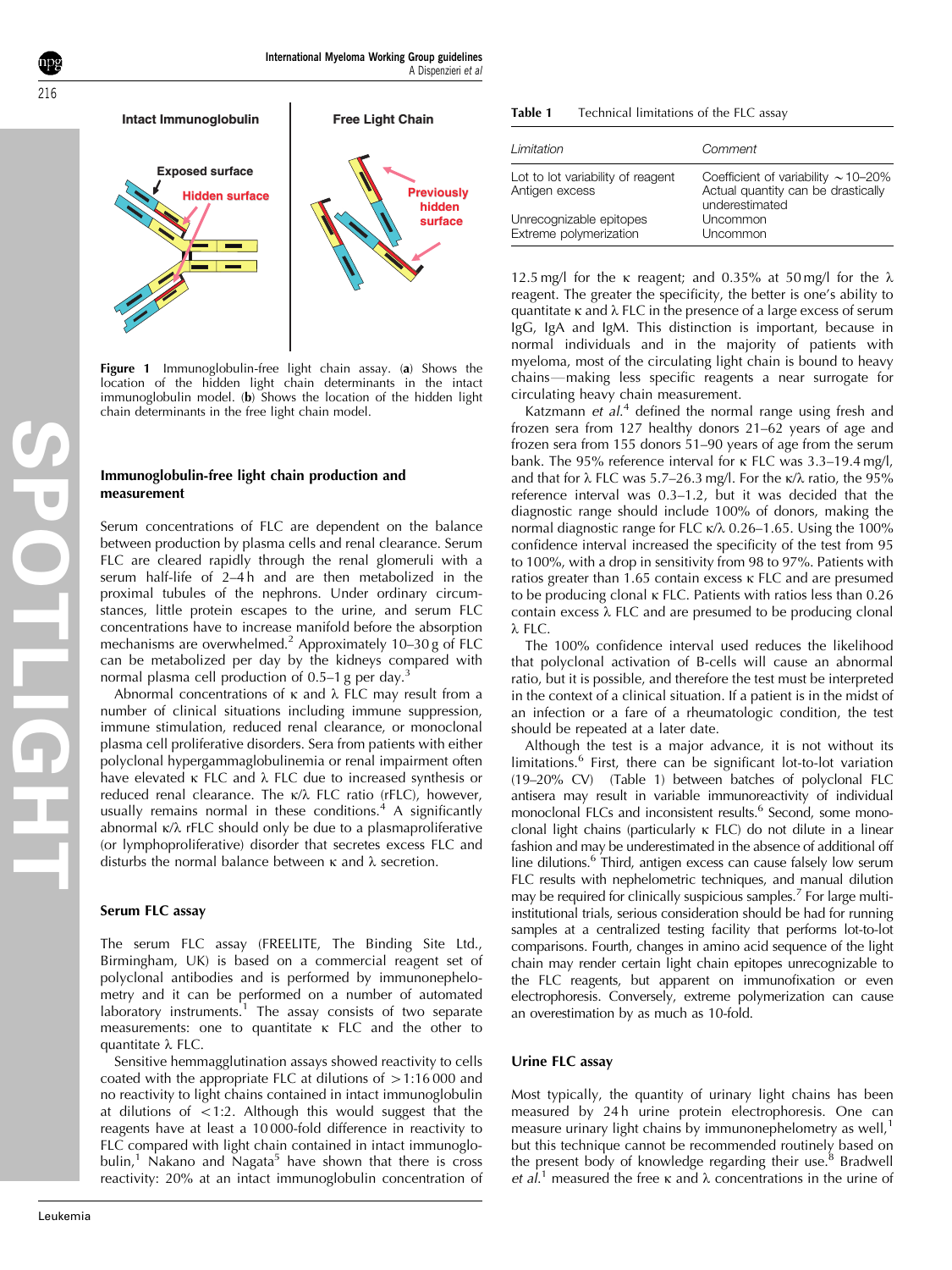66 normal individuals and found that the respective values are 5.4  $\pm$  4.95 and 3.17  $\pm$  3.3 mg/l with a mean  $\kappa$ : $\lambda$  ratio of 1:0.54 (95% confidence interval, 1:2.17–1:0.25). After studying urine specimens from 20 patients analyzed by Freelite (The Binding Site) and SDS-agarose gel electrophoresis (Hydragel proteinurie, Sebia), Le Bricon et al. concluded that when using the  $\kappa/\lambda$  ratio the Freelite was more sensitive than electrophoresis to detect FLC, but that the concentration was overestimated in 75% of cases[.8](#page-7-0) In another study of samples from patients with light chain myeloma (LCMM), correlation between concentrations of FLC in serum and urine (measured by immunoassay and corrected for urine dilution with creatinine concentrations) in the 224 patients was non-existent ( $\kappa$ ,  $r = 0.29$ ,  $P = 0.001$ ;  $\lambda$ ,  $r = 0.13$ ,  $P = 0.2$ ).<sup>3</sup> The urine immunoglobulin FLC test is NOT recommended for monitoring patients.

### Role of the serum FLC assay in diagnosis

Serum FLC assay in screening for plasma cell disorders It is clear that having excess involved FLC or an abnormal rFLC is common in virtually all plasma cell disorders (Table 2). Historically, the gold standard for screening for plasma cell disorders has been PEL with immunofixation (IFE) of the serum and the urine. Important questions about the FLC assay in terms of screening are: (1) does the FLC assay add anything to IFE; and (2) if the tests are equivalent, is one test either cheaper or more convenient than the other? Neither of these questions has been answered in full, but there are pertinent data. The most important screening study was done by Katzmann et al.<sup>[20](#page-8-0)</sup> They asked whether the serum immunoglobulin FLC assay could replace urine IFE for screening patients suspected of having a monoclonal protein-related disorder. Within the Mayo Clinic plasma cell disorder database, 428 patients who had a positive urine IFE and who had serum PEL with IFE and serum FLC assay testing as a clinical assessment were identified. Serum PEL with IFE alone would have missed the diagnosis in 28 patients (6.5%): MM ( $n = 2$ ); AL ( $n = 19$ ); plasmacytoma ( $n = 3$ ); smoldering MM

Table 2 Rates of abnormal FLC ratio in different plasma cell disorders

| Disease                                      | n    | Abn rFLC, % |
|----------------------------------------------|------|-------------|
| Multiple myeloma (MM)                        |      |             |
| Symptomatic MM <sup>9</sup>                  | 790  | 95          |
| Symptomatic MM <sup>10</sup>                 | 456  | 96          |
| Symptomatic MM <sup>11</sup>                 | 61   | 97          |
| Symptomatic MM <sup>12</sup>                 | 399  | 96          |
| Non secretory MM <sup>13</sup>               | 28   | 68          |
| Non secretory MM <sup>14</sup>               | 5    | 100         |
| Light chain MM <sup>3</sup>                  | 224  | 100         |
| Light chain MM <sup>15</sup>                 | 28   | 100         |
| Smoldering MM <sup>14</sup>                  | 72   | 88          |
| Smoldering MM <sup>16</sup>                  | 273  | 90          |
| MGUS <sup>17</sup>                           | 1148 | 33          |
| MGUS <sup>14</sup>                           | 114  | 44          |
| Amyloidosis <sup>18</sup>                    | 95   | 92          |
| Amyloidosis <sup>19</sup>                    | 262  | 98          |
| Amyloidosis <sup>14</sup>                    | 110  | 91          |
| Light chain deposition disease <sup>14</sup> | 28   | 93          |

Abbreviations: Abn, abnormal; FLC, immunoglobulin-free light chain; MGUS, monoclonal gammopathy of undetermined significance; rFLC, FLC ratio.

 $(n = 1)$ ; and MGUS  $(n = 2)$ .<sup>20</sup> In contrast, serum FLC alone would have missed 14% of patients, but the combination of serum IFE and FLC identified 99.5% of patients with positive urine [\(Table 3](#page-1-0)). The two patients, who would have been missed had the urine IFE not been done, had low risk MGUS.<sup>[20](#page-8-0)</sup> These findings are similar to those found by Beetham et  $al$ , $2<sup>1</sup>$  who reported that the sensitivity and specificity of an abnormal serum rFLC as a single screening test to be 0.76 and 0.96 with negative and positive predictive values of 0.98 and 0.59, respectively. The FLC assay at diagnosis is especially relevant in patients with AL amyloidosis or any disease that has predominantly free light chains. Among 110 AL patients who had not been previously treated and who had an FLC assay performed within 120 days of diagnosis, the rFLC was positive in 91% compared with 69% for serum IFE and 83% for urine IFE. The combination of serum IFE and serum FLC assay detected an abnormal result in 99% (109 of 110) of patients with AL.<sup>[14](#page-8-0)</sup>

To date, there are no data that fully address what the FLC assay adds to the serum IFE, although the Katzmann  $et al.<sup>20</sup>$  $et al.<sup>20</sup>$  $et al.<sup>20</sup>$  data come close. Its major deficiency in addressing this question is that the population tested included patients with positive urine immunofixation studies; the chosen selection criteria answered the question they posed, but increased the likelihood of a positive serum FLC assay as the median amounts of serum FLCs required to produce overflow proteinuria has been measured at 113 mg/l for  $\kappa$  (range, 7–39 500 mg/l) and 278 mg/l for  $\lambda$  (range,  $6-710$  mg/l).<sup>[22](#page-8-0)</sup> There are several papers that show that the addition of FLC to serum PEL or capillary zone electrophoresis increases the sensitivity of these tests, which is not surprising because they only detect monoclonal proteins large enough to be seen through a normal or polyclonal background. PEL and capillary zone electrophoresis should not be considered sufficient testing when contemplating a diagnosis of plasma cell disorder. Typical sensitivity levels are 1–2 g/l for SPEP, 150– 500 mg/l for IFE and intermediate in sensitivity for capillary zone electrophoresis.<sup>[1](#page-7-0)</sup> Serum FLC immunoassays have a sensitivity of less than 1 mg/l.<sup>[4](#page-7-0)</sup>

The conclusion drawn from these studies and others<sup>11,23-26</sup> is that for the purpose of screening for monoclonal proteins for all diagnoses except AL, the FLC can replace the 24 h urine IFE; however, once a diagnosis of monoclonal gammopathy is made, the 24 h protein IFE should be done. For AL screening, however, the urine IFE should still be done in addition to the serum tests including the serum FLC.

Not only is the screening strategy of serum IFE and FLC sensibly based on physiology, but also potential from a cost and practicality perspective. Katzmann et al.<sup>[20](#page-8-0)</sup> noted that the 2006 Medicare reimbursement for serum FLC analysis was \$38 compared with \$71 for 24 h urine studies (total protein, PEP and IFE). Hence, the cost of adding serum FLC analysis was approximately half the cost of the comparable urine tests. In the study by Hill et  $al^{23}$  $al^{23}$  $al^{23}$  in the UK, there was an additional cost of \$9 per patient to include the FLC assay. Since in many laboratories the initial blood sample is accompanied by urine

Table 3 Four hundred and twenty-eight patients with urinary monoclonal protein detected by immunofixation electrophoresis<sup>[20](#page-8-0)</sup>

| Laboratory test                                   | % abnormal |
|---------------------------------------------------|------------|
| Serum immunofixation electrophoresis              | 93.5       |
| Serum protein electrophoresis                     | 80.8       |
| Serum FLC κ/λ ratio                               | 85.7       |
| Serum immunofixation electrophoresis or FLC ratio | 99.5       |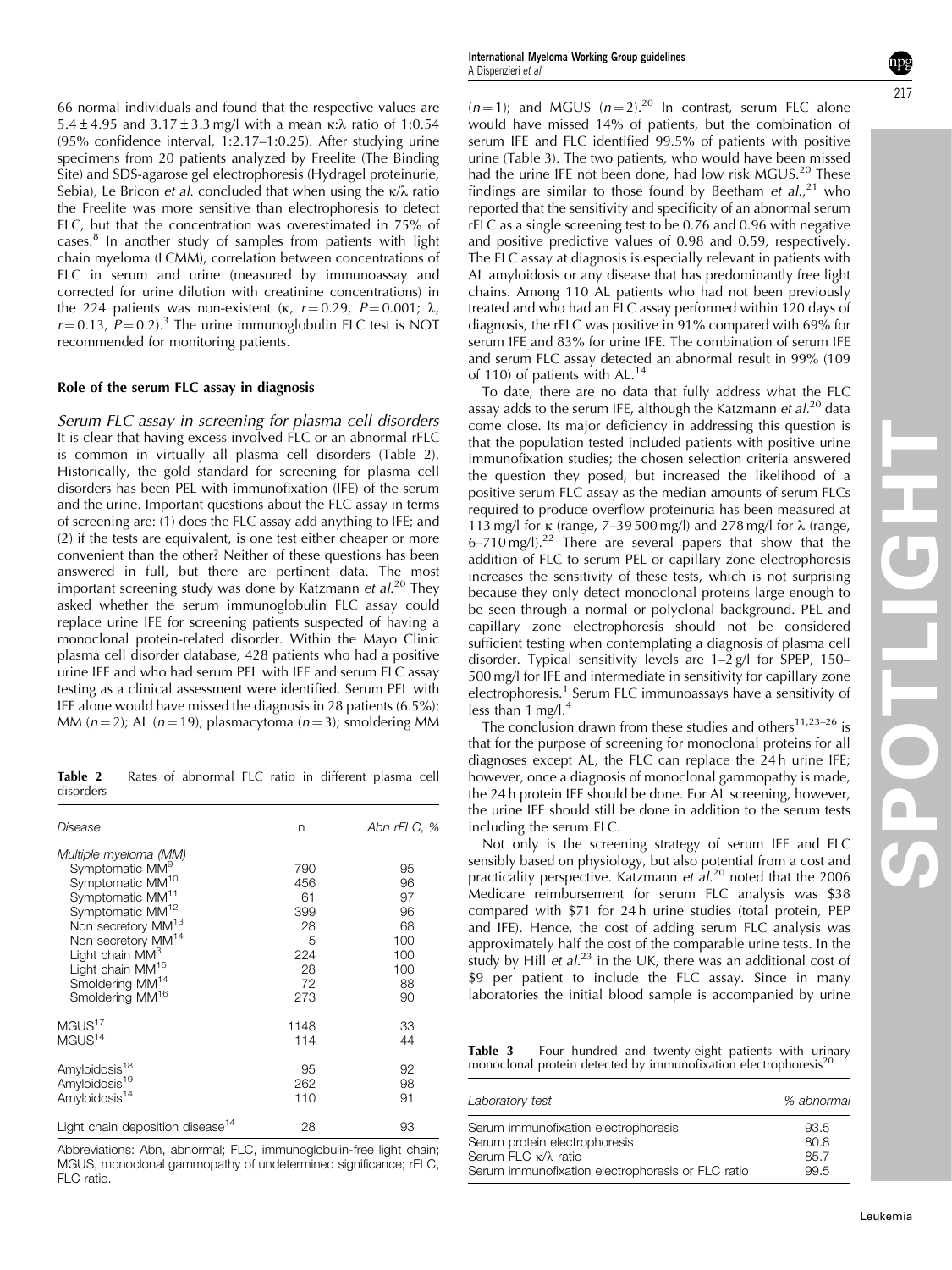**SPOTLIGHT**

in only 40–52% of cases, $21$  there may be cost increases. Both patients and physicians are reluctant to do 24-h urine collections because of the inconvenience posed, but depending on the indication for the original monoclonal protein study of the blood, they could be missing at least 10–17% of cases with either AL amyloidosis or LCMM by doing serum IFE alone.<sup>[11,14](#page-8-0)</sup> The ease of performing the FLC measurement could rectify this deficiency and lead to earlier diagnosis of these disorders.

Recommendations for the use of the serum FLC assay in Screening. As shown in Table 4, the serum FLC assay in combination with serum PEL and serum IFE is sufficient to screen for pathological monoclonal plasmaproliferative disorders other than AL, which requires all the serum tests as well as the 24-h urine IFE. If a diagnosis of a plasma cell disorder is made, a 24-h urine for PEL and IFE is essential for all patients.

### Prognostic value of the serum FLC assay

The increased diagnostic sensitivity for the FLC diseases and the ability to eliminate urine in the diagnostic screen was somewhat predictable once the analytic sensitivity of the serum FLC assay was understood. A finding that emerged, but that was not entirely expected, was that baseline values of serum FLC can be used for prognostication (Table 4). The pathogenic rationale for this linkage is not well understood, but one possibility is that higher levels of FLC may be associated with IgH translocations<sup>[27](#page-8-0)</sup> as well as increasing tumor burden.<sup>[28,29](#page-8-0)</sup>

Monoclonal gammopathy of undetermined significance Approximately 1/3 of MGUS patients have an abnormal rFLC and have a higher rate of progression than those who do not (Figure 2a). Based on the size of the monoclonal protein peak, the isotype of the heavy chain, and the rFLC, a risk model for progression of MGUS to MM has been constructed.[17](#page-8-0) For the purpose of prognostic modeling, a rFLC of  $\langle 0.25 \text{ or } 24 \text{ was}$ selected as abnormal. In addition to abnormal rFLC, on multivariate modeling an M-spike greater than or equal to 1.5 g per 100 ml and a heavy chain isotype other than IgG were associated with risk of progression to MM or related disorders. The risk of progression at 20 years for patients with 0, 1, 2 or 3 risk factors was 5, 21, 37, or 58%, respectively (Figure 2b).

#### Table 4 Uses of serum immunoglobulin free light chain assay

Screening in combination with immunofixation electrophoresis<sup>[20](#page-8-0)</sup>

Baseline values prognostic Monoclonal gammopathy of undermined significance<sup>17</sup> Smoldering myeloma<sup>16</sup> Symptomatic myeloma<sup>[9,12,29,32](#page-7-0)</sup> Plasmacytoma<sup>31</sup> AL amyloidosis<sup>[28](#page-8-0)</sup> Hematologic response<br>AL amyloidosis<sup>[19,28,34–36](#page-8-0)</sup> 'Non-secretory' myeloma<sup>a [13](#page-8-0)</sup>

Stringent complete response in multiple myeloma<sup>a [37](#page-8-0)</sup>

Light chain deposition disease (Personal experience of authors)

<sup>a</sup>Not yet validated.



**Figure 2** Risk of progression to symptomatic myeloma or related disorder. (**a**) In 1148 patients with MGUS based on abnormal rFLC (<0.26 or >1.66). (Rajkumar et al.<sup>[17](#page-8-0)</sup> Serum-free light chain ratio is an independent risk factor for progression in monoclonal gammopathy of undetermined significance. Blood. 2005;106:812–817). (b) In 1148 patients with MGUS using a risk-stratification model that incorporates rFLC and the size and type of serum monoclonal protein. The three risk factors include: abnormal rFLC (<0.26 or >1.66); serum monoclonal protein of  $\geqslant$ 15 g/l; and non-IgG MGUS. (Rajkumar SV et al.<sup>[17](#page-8-0)</sup> Serum-free light chain ratio is an independent risk factor for progression in monoclonal gammopathy of undetermined significance. *Blood*. 2005;106:812–817). (c) In 273 patients with smoldering (asymptomatic) multiple myeloma based on rFLC <0.125 or >8 (<1:8 or >8:1) (Dispenzieri A et al.<sup>[16](#page-8-0)</sup> Immunoglobulin-free light chain ratio is an independent risk factor for progression of smoldering (asymptomatic) multiple myeloma. Blood. 2008;111:785-789). (d) In 273 patients with smoldering (asymptomatic) multiple myeloma using a risk-stratification model that incorporates abnormal rFLC (< $0.125$  or >8), the size of serum monoclonal protein (greater than or equal to 30 g/l)and extent of bone marrow plasmacytosis (greater than or equal to 10%). (Dispenzieri A *et al*.<sup>[16](#page-8-0)</sup> Immunoglobulin-free light chain ratio is an independent risk factor for progression of smoldering (asymptomatic) multiple myeloma. Blood. 2008;111:785–789).

<span id="page-3-0"></span>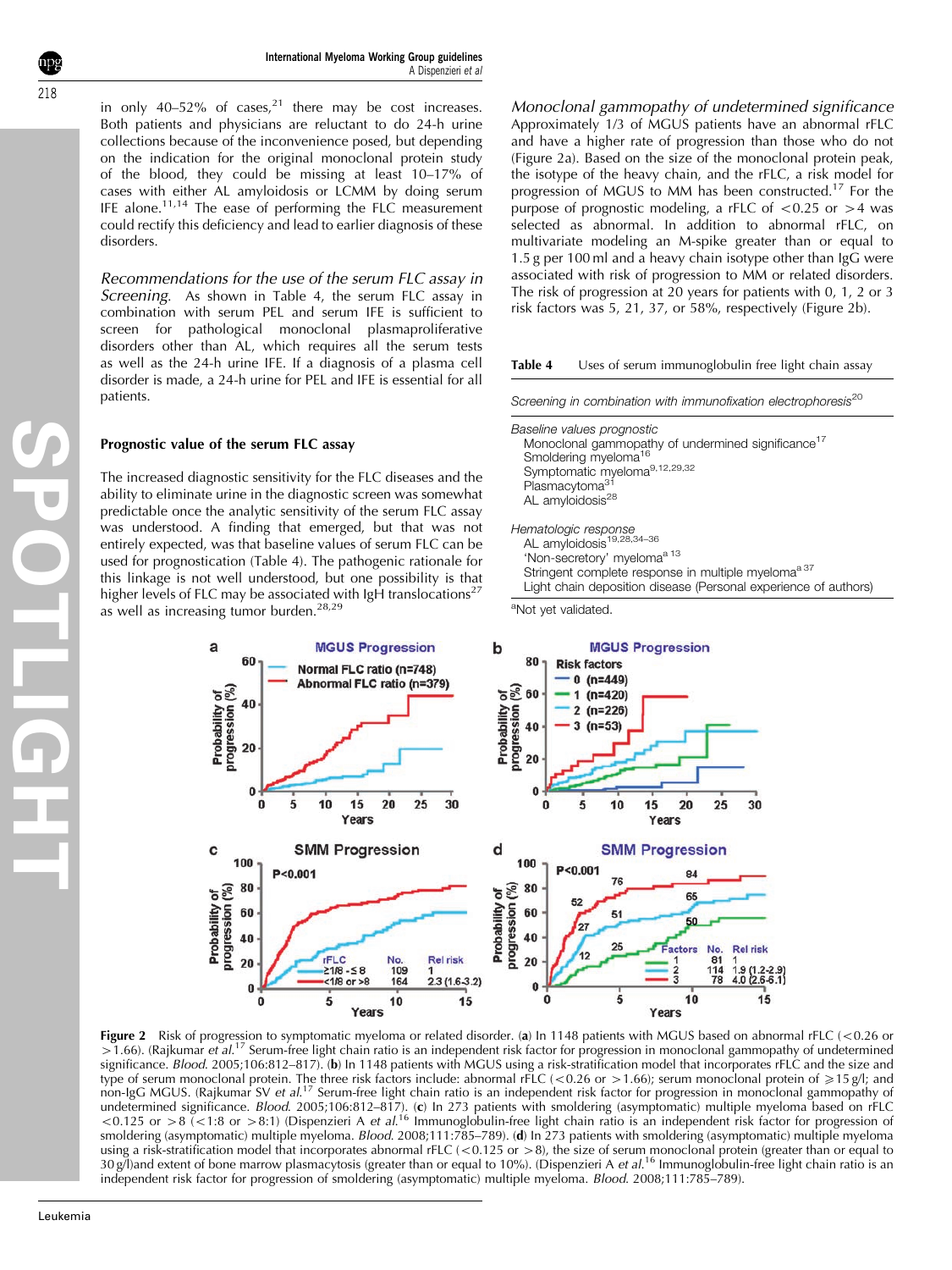## <span id="page-4-0"></span>Smoldering (asymptomatic) multiple myeloma

In addition to the use of FLC for prognosis in MGUS, baseline rFLC is useful for assessing prognosis for progression in smoldering MM.<sup>[16](#page-8-0)</sup> Baseline serum samples were available in 273 patients with SMM seen from 1970 to 1995. Abnormal rFLC predicted for higher rates of progression, and the best breakpoint for rFLC was less than or equal to 0.125 or greater than or equal to eight (hazard ratio, 2.3; 95% CI, 1.6–3.2) ([Figure 2c](#page-3-0)). The extent of abnormality of rFLC was independent of SMM risk categories defined by the number of bone marrow plasma cells (BMPC) and size of serum M proteins.<sup>[30](#page-8-0)</sup> A risk model was constructed, incorporating the best breakpoint of rFLC, BMPC  $\geq 10\%$  and serum M protein  $\geq 3$  g per 100 ml. Patients with 1, 2, or 3 risk factors had 5-year progression rates of 25, 51 and 76% respectively ([Figure 2d\)](#page-3-0).

### Solitary plasmacytoma

a

Overall survival,%

C

Overall survival,%

20

0

 $\mathbf 0$ 

2 (108-746)

3 (762-71210)

In a cohort of 116 patients with solitary plasmacytoma the rFLC was retrospectively determined on serum collected at the time of diagnosis. An abnormal ratio was present in 47% and associated with a higher risk of progression to myeloma  $(P = 0.039)$ . The risk of progression at 5 years was 44% in patients with an abnormal serum rFLC at diagnosis compared with 26% in those with a normal rFLC. One to 2 years following diagnosis, a persistent serum M protein level of 0.5 g per 100 ml or higher was an additional risk factor for progression to MM. A risk-stratification model was constructed using the two variables of rFLC (normal or abnormal) and M protein level persistence at a level of 0.5 g per 100 ml or greater. The low risk  $(n = 31)$ , intermediate risk  $(n = 26)$  and high risk  $(n = 18)$  groups had 5-year progression rates of 13, 26 and 62%, respectively  $(P< 0.001)^{31}$ 

### Multiple myeloma

A Dispenzieri et al

International Myeloma Working Group guidelines

Several studies have shown that baseline FLC is prognostic for survival in patients with newly diagnosed active myelo-ma.<sup>[9,12,29,32](#page-7-0)</sup> Kyrtsonis et al.<sup>[32](#page-8-0)</sup> found that in 94 MM patients rFLC was prognostic (Figure 3a). Median baseline rFLC was 3.6 in  $\kappa$ -MM patients and 0.02 in  $\lambda$ -MM. 'High' rFLC (worse than median) correlated with elevated serum creatinine and lactate dehydrogenase, extensive marrow infiltration and LCMM. The 5-year disease-specific survival was 82 and 30% in patients with rFLC less extreme or more extreme than median, respectively  $(P = 0.0001)$ . The rFLC added to the international staging system (ISS), with ISS stage 3 patients having a 5-year disease-specific survival of 52 versus 16% depending on their rFLC.

> $10$ 8

6

 $12$ 

 $14$ 



 $\mathbf 0$ 

 $\mathbf{C}$ 

 $\overline{2}$ 

94% 102

73%

 $\overline{3}$ 

100

 $\overline{2}$ 



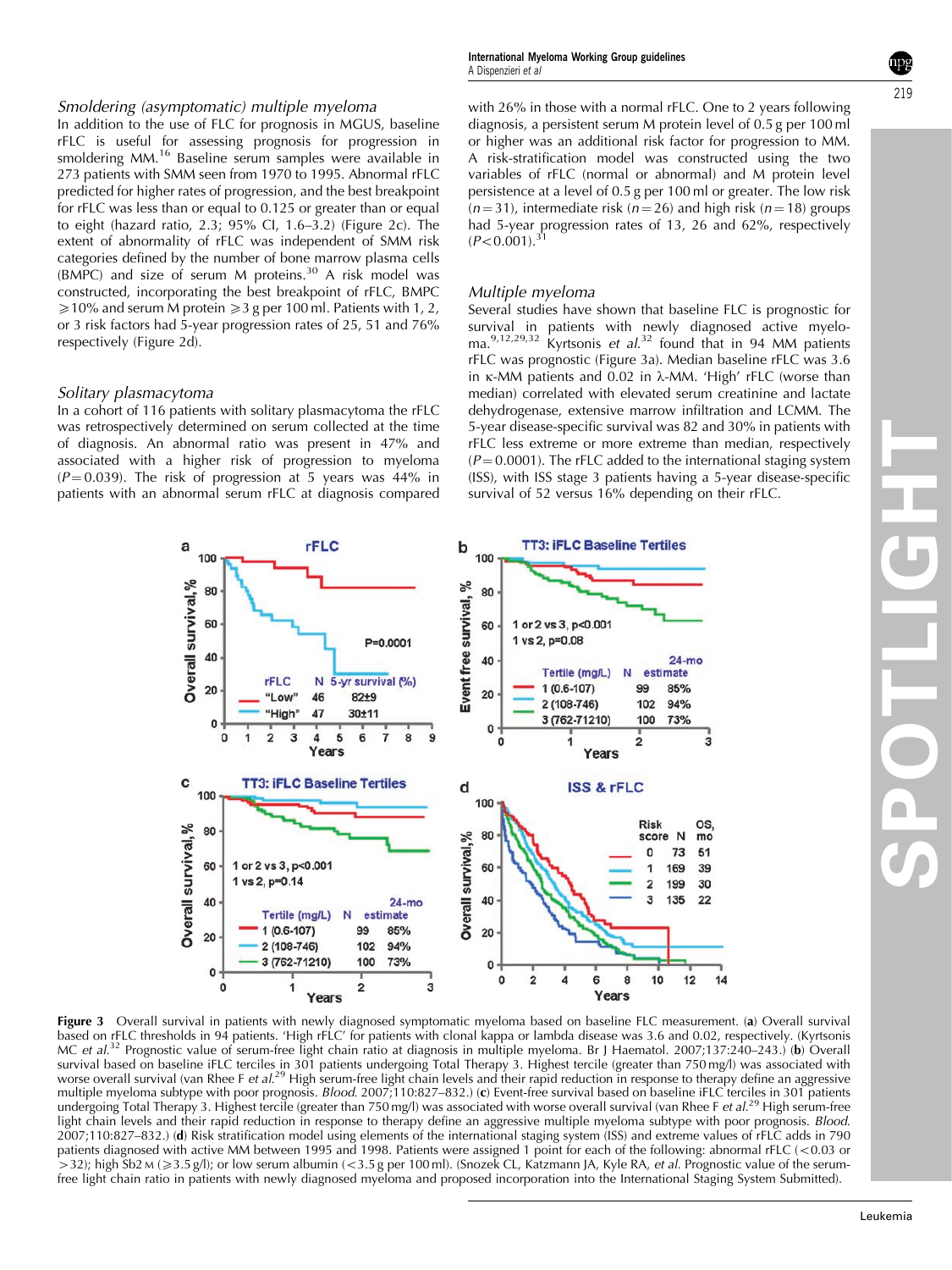Van Rhee et  $al.^{29}$  $al.^{29}$  $al.^{29}$  have also demonstrated that among 301 patients enrolled to receive total therapy III, those with the highest levels of FLC-greater than 750 mg/l, which was the highest tercile—had the poorest outcomes ([Figures 3b and c\)](#page-4-0). The highest baseline FLC levels were significantly associated with LCMM, elevated creatinine (greater than or equal to  $176.8 \mu$ M or 2 mg per 100 ml),  $\beta$ -2-microglobulin (greater than or equal to 297.5 nM/l or 3.5 mg/l), lactate dehydrogenase (greater than or equal to 190 U/l) and bone marrow plasmacytosis higher than 30%.

Lastly, Snozek et  $al$ .<sup>[9](#page-7-0)</sup> have also shown in a cohort of 790 patients diagnosed with active MM between 1995 and 1998 that baseline rFLC < 0.03 or  $>$  32 (n = 479) had inferior outcomes as compared with those with an rFLC between  $0.03-32$  ( $n = 311$ ), with median survival of 30 versus 39 months, respectively. When the abnormal rFLC was incorporated into a model using the cutoffs applied in the International Staging System, $33$  that is, albumin <3.5 mg per 100 ml and serum  $\beta_2$ -microglobulin  $\geq 3.5$  mg per 100 ml, it was found that rFLC was an independent risk factor. Patients with 0, 1, 2, or 3 adverse risk factors had significantly different overall survival, with median survival times of 51, 39, 30 and 22 months, respectively,  $P < 0.001$ (Figure  $3d$ ).<sup>[9](#page-7-0)</sup>

# Immunoglobulin light chain amyloidosis

In a cohort of 119 patients with AL undergoing peripheral blood stem cell transplantation, there was a significantly higher risk of death in patients with higher baseline FLC (hazard ratio 2.6,  $P < 0.04$ ).<sup>[28](#page-8-0)</sup> Baseline FLC correlated with serum cardiac troponin levels, and higher FLC levels were associated with more organs involved by amyloid, suggesting that high FLC levels may be associated with more advanced disease.

Recommendations for the use of the serum FLC assay in prognosis. The serum FLC assay should be measured at diagnosis for all patients with MGUS, smoldering or active multiple myeloma, solitary plasmacytoma and AL amyloidosis [\(Table 4\)](#page-3-0).

## Role of the FLC assay in response assessment

Although FLC response can be considered in three contexts--oligosecretory diseases, light chain myeloma and measurable intact immunoglobulin disease—routine serial use of

Table 5 Response Criteria for  $FLC^{36,37}$  $FLC^{36,37}$  $FLC^{36,37}$ 

this assay can only be recommended for the first indication. As will be discussed below, to date there have been only a few studies that have validated the usefulness of serial FLC measurements,[19,28,34,35](#page-8-0) although efforts for standardizing FLC response have been proposed.<sup>[36,37](#page-8-0)</sup> For serial measurements, either the involved FLC or the difference between the involved and uninvolved (dFLC) should be used.[12](#page-8-0) Aside from the time of diagnosis and in the context of documenting stringent complete response, the rFLC is not useful because of the not infrequently observed treatment-related immunosuppression of the uninvolved ( $\kappa$  for monoclonal  $\lambda$  patients and  $\lambda$  for monoclonal  $\kappa$  patients) FLC during chemotherapy; the ratios generated when one of the FLC numbers is very low will be extreme, reflecting the degree of immunosuppression more than tumor burden.

## Published FLC response criteria

Multiple myeloma. In MM, the International Myeloma Working Group has recently published updated response criteria, which incorporate the FLC assay. The criteria are shown in Table 5 as they pertain to  $F_{\text{LC}}^{37}$  There have been no formal studies performed yet to date to validate these criteria.

AL amyloidosis. The consensus opinion from the 10th International Symposium on Amyloid and Amyloidosis has defined FLC response in patients with AL amyloidosis as an FLC response in those individuals in involved FLC (iFLC) greater than 10 mg per 100 ml as a 50% reduction in iFLC and progression as a 50% increase in iFLC.<sup>36</sup> The definition used for amyloid patients has been partially validated based on the work of Lachmann,<sup>[19](#page-8-0)</sup> Sanchorawala,<sup>35</sup> and Palladini,<sup>34</sup> as described below.

### Studies evaluating FLC response in oligosecretory disease (AL amyloidosis, oligosecretory MM and light chain deposition disease)

Lachmann et al.<sup>[19](#page-8-0)</sup> were the first to relate changes of FLC with overall survival in any disease. They demonstrated that those AL patients who achieved more than a 50% reduction in their iFLC were more likely to live longer. The majority of patients in that series were patients receiving non-myeloablative chemotherapy. Subsequently, in a group of patients undergoing hematopoietic stem cell transplant, Dispenzieri et al.<sup>[28](#page-8-0)</sup> found that 50% reduction of iFLC was not predictive of overall survival but that this degree of reduction was associated with a trend

|                                                                                 | Minimum to be<br>deemed measurable             | <b>PR</b>                     | СR                                                 | sCR                                                       | Progression                             |
|---------------------------------------------------------------------------------|------------------------------------------------|-------------------------------|----------------------------------------------------|-----------------------------------------------------------|-----------------------------------------|
| AL <sup>36</sup> without<br>measurable <sup>a</sup> serum or<br>urine M protein | iFLC $\geqslant$ 100 mg/l                      | 50% reduction<br>of iFLC      | Normal rFLC and ND<br>CR by IFE and<br>bone marrow |                                                           | 50% increase of iFLC<br>$to > 100$ mg/l |
| AL <sup>36</sup> with measurable <sup>a</sup><br>serum or urine M protein       | <b>ND</b>                                      | <b>ND</b>                     | ND.                                                | ND.                                                       | <b>ND</b>                               |
| MM <sup>37</sup> without measurable <sup>a</sup><br>serum or urine M protein    | iFLC $\geqslant$ 100 mg/l<br>and rFLC abnormal | 50% reduction of ND<br>dFLC   |                                                    | Normal rFLC & CR by<br>IFE and bone marrow                | 50% increase<br>$of$ dFLC               |
| MM with measurable<br>disease <sup>12,37</sup>                                  | Use of FLC not<br>recommended                  | Use of FLC not<br>recommended | Use of FLC not<br>recommended                      | Normal rFLC & CR by IFE Use of FLC not<br>and bone marrow | recommended                             |

Abbreviations: dFLC, difference between iFLC and uninvolved FLC; iFLC, involved free light chain, that is,  $\kappa$  for a patient with  $\kappa$  restricted disease and  $\lambda$  for a patient with  $\lambda$  restricted disease; ND, not defined.

<sup>a</sup>Measurable M protein includes serum M protein of at least 1 g per 100 ml or a urine M-protein of at least 200 mg/24 h for myeloma patients (100 mg/24 h for AL patients).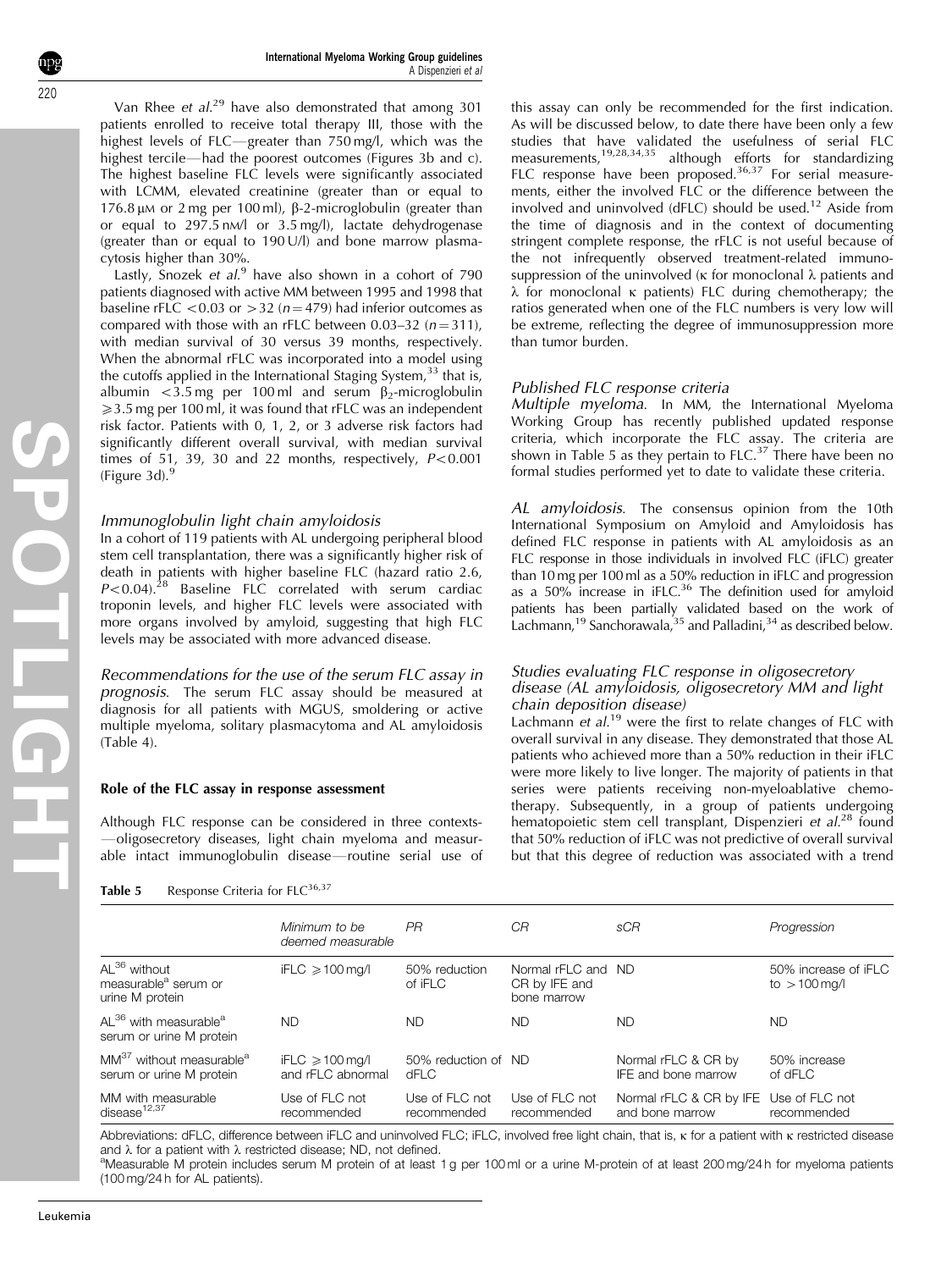toward improvement in both hematologic and organ response rate. Rather, normalization of iFLC was the most important determinant to predict for hematologic response, organ response and overall survival. In a study of 45 evaluable patients undergoing hematopoietic stem cell transplant, Cohen et al.<sup>[38](#page-8-0)</sup> demonstrated that normalization of rFLC at 3 months predicted for both progression-free and overall survival. The discrepancy between the hematopoietic stem cell transplant and nontransplant studies may lie in the relative proportion achieving greater than a 50% reduction in iFLC. Contrary to the findings of others.<sup>[28,35,38](#page-8-0)</sup> reductions in iFLC greater than 50% did not further improve prognosis in the Lachmann study.<sup>[19](#page-8-0)</sup> Sanchorwala and colleagues also demonstrated that the deeper the FLC response, the higher the likelihood of both organ and hematologic complete response.<sup>[35](#page-8-0)</sup> Moreover, Palladini et al.<sup>[34](#page-8-0)</sup> have shown that FLC reductions correlate with reductions of NT-proBNP, a marker of cardiac function, and predict for overall survival. In the Sanchorwala series, greater than a 90% reduction in serum FLC was a better predictor of organ response than was complete hematologic response.[35,39](#page-8-0) Finally, Dispenzieri et  $al^{28}$  $al^{28}$  $al^{28}$  demonstrated that immunoglobulin FLC response was a better predictor of survival in patients with AL amyloidosis than complete hematologic response (Figure 4), as defined by the Blade myeloma response criteria.<sup>3</sup>

In contrast, there are no data to date to verify that FLC changes in patients with oligosecretory myeloma correlates with those of bone marrow plasmacytosis or overall disease status, but the assumption has been made that it does based on anecdotal information.<sup>[13](#page-8-0)</sup> Six of the patients studied during the course of their disease 'showed changes in concentrations of FLC that were in accordance with their clinical progress.<sup>[13](#page-8-0)</sup> Finally, although there are no published data validating the use of the FLC assay in patients with light chain deposition disease, the personnel experience of the authors speaks to its utility in these cases.

Studies evaluating FLC response in light chain myeloma There have been several studies that have demonstrated excellent sensitivity of the serum FLC in detecting FLC in patients with LCMM. Consistently, however, it has been shown that there is not a strong correlation between serum FLC and



Figure 4 Free light chain response is a better predictor of overall survival than is immunofixation electrophoresis response. Dispenzieri A, Lacy MQ, Katzmann JA, et al. Absolute values of immunoglobulinfree light chains are prognostic in patients with primary systemic amyloidosis undergoing peripheral blood stem cell transplantation. Blood. 2006;107:3378–3383.

measurement or urine FLC by 24h protein electrophoresis. $3,12,15,22,40$  When evaluating the performance of changes of serum FLC and of urinary M-spikes over time, there is a relationship to the changes, but to date, no one has shown high correlation coefficients.

Dispenzieri *et al*.<sup>[12](#page-8-0)</sup> evaluated the relationship between serum FLC and 24-h urine total protein and 24 h urine M protein using 101 patients with baseline iFLC of 5 mg per 100 ml or greater. The correlation coefficients between percentage change of iFLC and urine M protein after 2 months of chemotherapy was poor. Smaller laboratory-based studies have also been performed. Abraham et al.<sup>[15](#page-8-0)'</sup> performed serial FLC measurements in 28 LCMM patients and used a random effects model to estimate the correlation between changes in urinary M protein and serum FLC. Changes in serum FLC over a period of time correlated with changes in the amount of 24-h urinary M protein for an individual patient using a random effects model. Finally, when Bradwell et al.<sup>[3](#page-7-0)</sup> retrospectively reviewed screening baseline serum samples of 224 patients LCMM who had enrolled onto MRC clinical trials, all were correctly identified from serum FLC samples; however, upon serial monitoring of 82 of these patients, the authors observed 'a relationship' between responses as characterized by serum FLC and 24 h urine PEL but do not provide data about correlation coefficients and time points of the serial measurements.

# Role of FLC response in patients with measurable intact immunoglobulins

Monitoring of serum-free light chains may eventually prove to be appropriate in myeloma patients with intact immunoglobulin and those with LCMM, because approximately 95% also produce excess serum  $FLC$ ;<sup>10</sup> however, outside of measuring baseline levels, there are few data to support this recommendation presently, with the exceptions noted below. One can parse the possibilities into three categories: (1) using FLC response as an earlier predictor of overall outcomes; (2) FLC response to define stringent complete response in myeloma; and (3) FLC to replace urinary measurements, in the case of light chain escape.

It has been noted that measurements of serum FLC may be more sensitive for early response and early relapse than are standard measurements of the involved heavy chain. With regards to detecting early response or lack thereof, the rationale is logical. FLC half-life is 2–4 h, whereas that for a typical IgG is approximately 8–21 days. Graphs have been presented demon-strating this effect in patients.<sup>[10](#page-8-0)</sup> However, no one has shown that early detection of lack of response predicts for ultimate treatment failure, or that the 3–4 week time delay that may occur when using measurements of heavy chains actually affects the ultimate outcome of the patient. Serial measurement of serum FLC may also detect relapse sooner than do the protein electrophoresis studies. Once again, the difficulty lies in the absence of data to support the fact that knowledge of disease reactivation or drug failure a few months early has any impact on overall patient outcome. Although the interesting argument has been made that earlier prediction of drug failure could provide economic benefit in an era when novel agents are extremely expensive, $41$  there are not sufficient data to recommend abandonment of a treatment regimen based on the FLC alone in patients with non-oligosecretory disease.

Van Rhee et al.<sup>[29](#page-8-0)</sup> reported that patients treated with VDT-PACE who had the deepest FLC reductions after 2–3 cycles of therapy did worse than those who did not, but their analysis was confounded by the fact that patients with lower levels of FLC were incapable of having very high percentage reduction of

221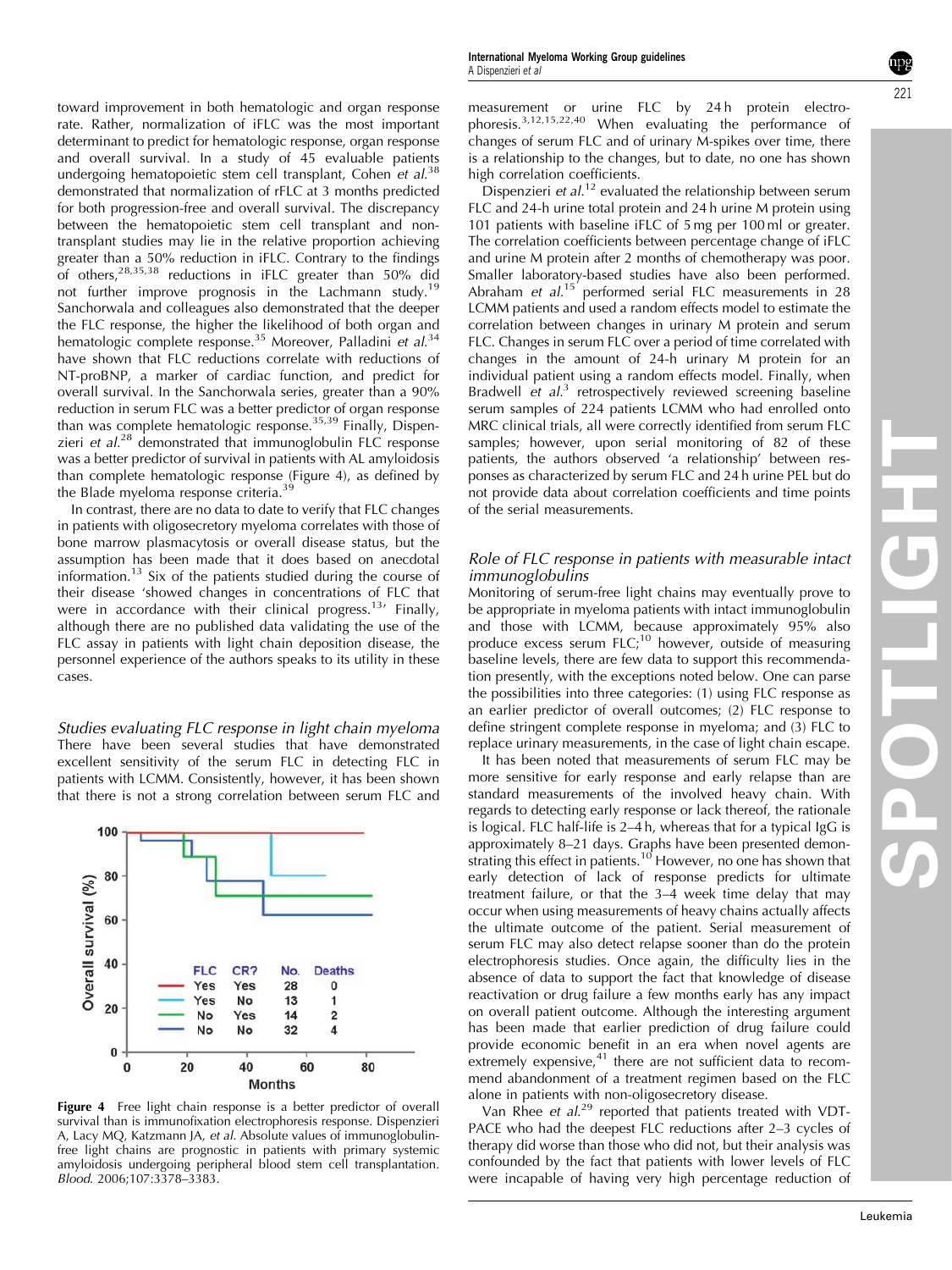**SPOTLIGHT COLLEGE** 

<span id="page-7-0"></span>their free light chains. For example a patient with a baseline FLC of 5 mg per 100 mg cannot achieve a 96% reduction, which would be dropping the level to  $0.2$  mg per  $100$  ml $-$ a pathologically low value. The authors provide no information about whether very high percentages of reduction were independent of baseline FLC. In contrast, Dispenzieri et al.<sup>[12](#page-8-0)</sup> demonstrated that although FLC response at 2 months into alkylator-based therapy predicted for ultimate PEL response, it did not predict for overall or progression-free survival. The major limitation of this study, however, is that the induction chemotherapy employed did not contain novel chemotherapeutic agents.

Although normalization of rFLC has been incorporated into the definition of stringent complete response in the International Myeloma Working Group Uniform Response Criteria,<sup>[37](#page-8-0)</sup> there are no data as of yet to document that complete response with or without the rFLC criteria is prognostic for progression-free survival or overall survival. There is one published study in which patients were treated with doxorubicin and dexamethasone for 2 or 3 months followed by thalidomide and dexamethasone for 2 months.<sup>[42](#page-8-0)</sup> The authors found that normalization of the rFLC after one or two cycles of treatment, which occurred in 8 of 37 patients, was significantly associated with the achievement of CR or nCR  $(P<0.003)$ . The significance of this finding is uncertain because no information about PFS or OS as related to rFLC normalization is provided.

For those patients with intact immunoglobulin myeloma without significant Bence Jones proteinuria, 24h protein electrophoresis is typically done infrequently. However, patients with advanced disease can develop light chain escape with or without extramedullary disease. For unclear reasons, a subclone of malignant plasma cells expand, which is incapable of producing significant amounts of immunoglobulin heavy chain, but retains the ability to make light chains. Without doing periodic urinary evaluations or serum FLC measurements, this phenomenon can be missed.<sup>[43](#page-8-0)</sup>

Recommendations for the use of the serum FLC assay in response assessment. Serial FLC ascertainment should be routinely performed in patients with AL amyloidosis and multiple myeloma patients with oligosecretory disease. It should also be done in all patients who have achieved a CR to determine whether they have attained a stringent CR.

### Using the FLC assay in the setting of renal insufficiency

There is limited information about the use of this assay in the context of renal insufficiency, but several generalizations are possible. Although renal failure will increase the levels of both  $\kappa$  and  $\lambda$  FLC in a given individual, it will not cause an abnormal rFLC. Interpreting serial measurements of iFLC in patients with oligosecretory myeloma, LCDD or amyloidosis who are on dialysis or who have markedly abnormal renal function is very challenging, and response assessment has not been validated. However, following the dFLC or the iFLC, while noting the uninvolved FLC and as an additional indicator of renal status, can provide information in these very complicated patients.

### Conclusion

In summary, there are four major indications for the FLC assay in the evaluation and management of MM and related clonal plasma cell disorders. In the context of screening for the presence of myeloma or related disorders, the serum FLC assay in combination with serum protein electrophoresis and immunofixation yields high sensitivity, and negates the need for 24-h urine studies when screening for multiple myeloma; once diagnosis of a plasma cell disorder is made, 24-h urine studies are required for all patients. Second, the FLC assay is of major prognostic value in virtually every plasma cell disorder, including monoclonal gammopathy of undetermined significance, smoldering myeloma, active myeloma, immunoglobulin light chain amyloidosis and solitary plasmacytoma. Third, the FLC assay allows for quantitative monitoring of patients with oligosecretory plasma cell disorders, including patients with AL, oligosecretory myeloma and nearly two-thirds of patients who had previously been deemed to have non-secretory myeloma. In AL patients and patients with oligosecretory myeloma, measurement of FLC is essential. The FLC assay cannot replace the 24-h urine protein electrophoresis for monitoring myeloma patients with measurable urinary M proteins. Fourth, the rFLC a requirement for documenting stringent complete response according to the International Response Criteria.

Although the serum FLC is a valuable assay in patients with plasma cell disorders, there are technical limitations of the assay which make its use as a serial measurement potentially problematic including: lot-to-lot variation; assay imprecision; and instances in which they do not dilute in a linear fashion. The most important area for future investigation includes defining the clinical relevance of early FLC 'response' or 'relapse' in patients with measurable intact serum immunoglobulins or measurable urinary M proteins. Apart from initial diagnosis and documentation of stringent complete response, its use is not advocated in these patients.

### References

- 1 Bradwell AR, Carr-Smith HD, Mead GP, Tang LX, Showell PJ, Drayson MT et al. Highly sensitive, automated immunoassay for immunoglobulin free light chains in serum and urine. Clin Chem 2001; 47: 673–680.
- 2 Bradwell AR. Serum free light chain measurements move to center stage. Clin Chem 2005; 51: 805–807.
- 3 Bradwell AR, Carr-Smith HD, Mead GP, Harvey TC, Drayson MT. Serum test for assessment of patients with Bence Jones myeloma. Lancet 2003; 361: 489–491.
- 4 Katzmann JA, Clark RJ, Abraham RS, Bryant S, Lymp JF, Bradwell AR et al. Serum reference intervals and diagnostic ranges for free kappa and free lambda immunoglobulin light chains: relative sensitivity for detection of monoclonal light chains. Clin Chem 2002; 48: 1437–1444.
- 5 Nakano T, Nagata A. ELISAs for free light chains of human immunoglobulins using monoclonal antibodies: comparison of their specificity with available polyclonal antibodies.  $\dot{J}$  Immunol Methods 2003; 275: 9–17.
- 6 Tate JR, Mollee P, Dimeski G, Carter AC, Gill D. Analytical performance of serum free light-chain assay during monitoring of patients with monoclonal light-chain diseases. Clin Chim Acta 2007; 376: 30–36.
- 7 Daval S, Tridon A, Mazeron N, Ristori JM, Evrard B. Risk of antigen excess in serum free light chain measurements. Clin Chem 2007; 53: 1985–1986.
- 8 Le Bricon T, Bengoufa D, Benlakehal M, Bousquet B, Erlich D. Urinary free light chain analysis by the Freelite immunoassay: a preliminary study in multiple myeloma. Clin Biochem 2002; 35: 565–567.
- 9 Snozek CL, Katzmann JA, Kyle RA, Dispenzieri A, Larson DR, Therneau TM et al. Prognostic value of the serum-free light chain ratio in patients with newly diagnosed myeloma and proposed incorporation into the International Staging System. Leukemia 2008; 22: 1933–1937.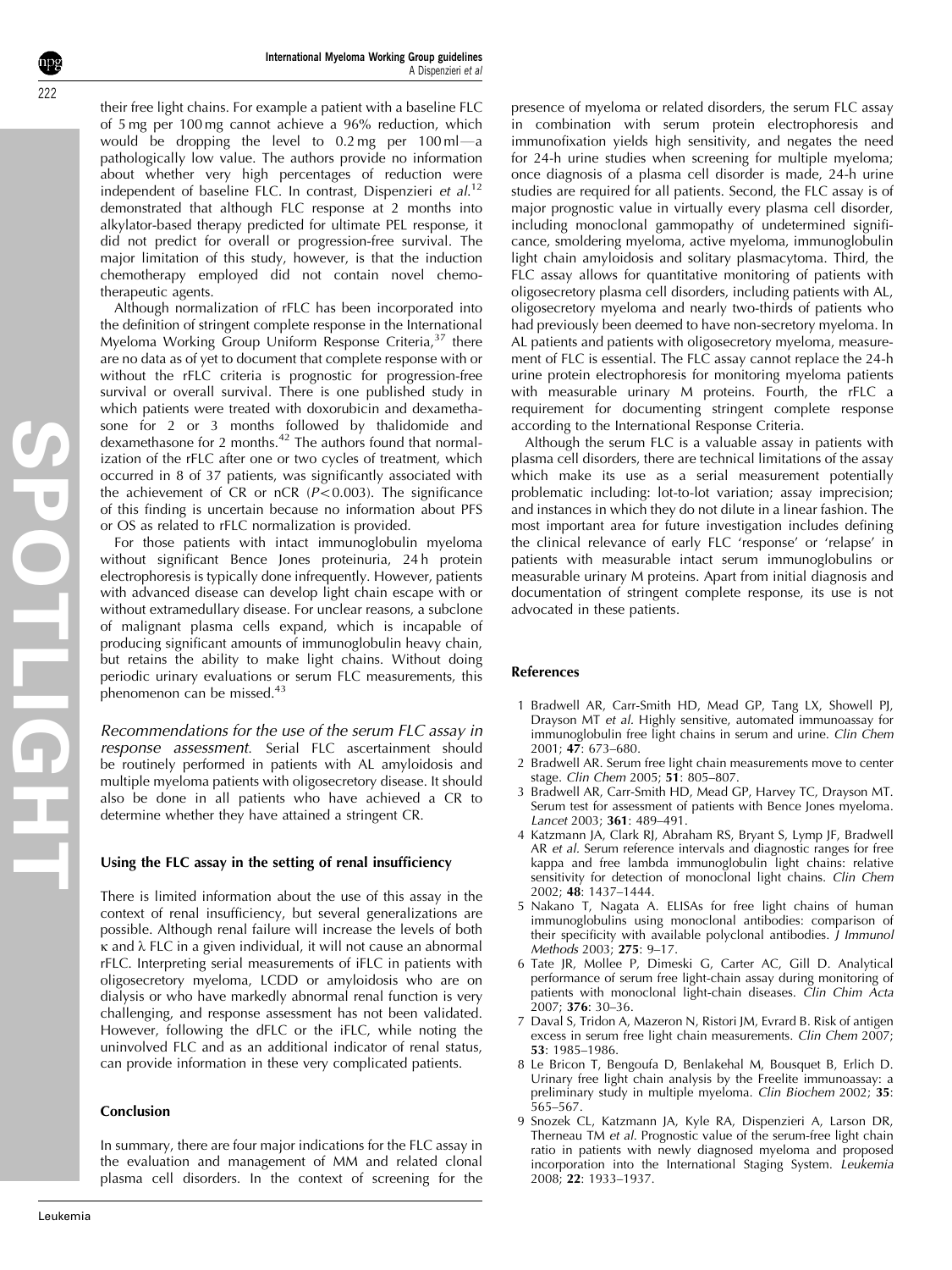- <span id="page-8-0"></span>10 Mead GP, Carr-Smith HD, Drayson MT, Morgan GJ, Child JA, Bradwell AR. Serum-free light chains for monitoring multiple myeloma. Br J Haematol 2004; 126: 348–354.
- 11 Kang SY, Suh JT, Lee HJ, Yoon HJ, Lee WI. Clinical usefulness of free light chain concentration as a tumor marker in multiple myeloma. Ann Hematol 2005; 84: 588–593.
- 12 Dispenzieri A, Zhang L, Katzmann JA, Snyder M, Blood E, Degoey R et al. Appraisal of immunoglobulin free light chain as a marker of response. Blood 2008; 111: 4908–4915.
- 13 Drayson M, Tang LX, Drew R, Mead GP, Carr-Smith H, Bradwell AR. Serum free light-chain measurements for identifying and monitoring patients with nonsecretory multiple myeloma. Blood 2001; 97: 2900–2902.
- 14 Katzmann JA, Abraham RS, Dispenzieri A, Lust JA, Kyle RA. Diagnostic performance of quantitative {kappa} and {lambda} free light chain assays in clinical practice. Clin Chem 2005; 51: 878-881.
- 15 Abraham RS, Clark RJ, Bryant SC, Lymp JF, Larson T, Kyle RA et al. Correlation of serum immunoglobulin free light chain quantification with urinary Bence Jones protein in light chain myeloma. Clin Chem 2002; 48: 655–657.
- 16 Dispenzieri A, Kyle RA, Katzmann JA, Therneau TM, Larson D, Benson J et al. Immunoglobulin free light chain ratio is an independent risk factor for progression of smoldering (asymptomatic) multiple myeloma. Blood 2008; 111: 785-789.
- 17 Rajkumar SV, Kyle RA, Therneau TM, Melton III LJ, Bradwell AR, Clark RJ et al. Serum free light chain ratio is an independent risk factor for progression in monoclonal gammopathy of undetermined significance. Blood 2005; 106: 812-817.
- 18 Abraham RS, Katzmann JA, Clark RJ, Bradwell AR, Kyle RA, Gertz MA. Quantitative analysis of serum free light chains. A new marker for the diagnostic evaluation of primary systemic amyloidosis. Am J Clin Pathol 2003; 119: 274–278.
- 19 Lachmann HJ, Gallimore R, Gillmore JD, Carr-Smith HD, Bradwell AR, Pepys MB et al. Outcome in systemic AL amyloidosis in relation to changes in concentration of circulating free immunoglobulin light chains following chemotherapy.  $\overline{B}$ r J Haematol 2003; 122: 78–84.
- 20 Katzmann JA, Dispenzieri A, Kyle RA, Snyder MR, Plevak MF, Larson DR et al. Elimination of the need for urine studies in the screening algorithm for monoclonal gammopathies by using serum immunofixation and free light chain assays. Mayo Clin Proc 2006; 81: 1575–1578.
- 21 Beetham R, Wassell J, Wallage MJ, Whiteway AJ, James JA. Can serum free light chains replace urine electrophoresis in the detection of monoclonal gammopathies? Ann Clin Biochem 2007; 44: 516–522.
- 22 Nowrousian MR, Brandhorst D, Sammet C, Kellert M, Daniels R, Schuett P et al. Serum free light chain analysis and urine immunofixation electrophoresis in patients with multiple myeloma. Clin Cancer Res 2005; 11: 8706–8714.
- 23 Hill PG, Forsyth JM, Rai B, Mayne S. Serum free light chains: an alternative to the urine Bence Jones proteins screening test for monoclonal gammopathies. Clin Chem 2006; 52: 1743–1748.
- 24 Abadie JM, Bankson DD. Assessment of serum free light chain assays for plasma cell disorder screening in a veterans affairs population. Ann Clin Lab Sci 2006; 36: 157–162.
- 25 Bakshi NA, Gulbranson R, Garstka D, Bradwell AR, Keren DF. Serum free light chain (FLC) measurement can aid capillary zone electrophoresis in detecting subtle FLC-producing M proteins. Am J Clin Pathol 2005; 124: 214–218.
- 26 Marien G, Oris E, Bradwell AR, Blanckaert N, Bossuyt X. Detection of monoclonal proteins in sera by capillary zone electrophoresis and free light chain measurements. Clin Chem 2002; 48: 1600–1601.
- 27 Kumar S, Fonseca R, Dispenzieri A, Katzmann JA, Kyle RA, Clark R et al. High incidence of IgH translocations in monoclonal

### Appendix

### International Myeloma Working Group

Ray Alexanian, MD Anderson, Houston, TX, USA; Kenneth Anderson, DFCI, Boston, MA, USA; Michael Attal, Purpan gammopathies with abnormal free light chain levels. ASH Annual Meeting Abstracts 2006; 108: 3514.

- 28 Dispenzieri A, Lacy MQ, Katzmann JA, Rajkumar SV, Abraham RS, Hayman SR et al. Absolute values of immunoglobulin free light chains are prognostic in patients with primary systemic amyloidosis undergoing peripheral blood stem cell transplantation. Blood 2006; 107: 3378–3383.
- 29 van Rhee F, Bolejack V, Hollmig K, Pineda-Roman M, Anaissie E, Epstein J et al. High serum-free light chain levels and their rapid reduction in response to therapy define an aggressive multiple myeloma subtype with poor prognosis. Blood 2007; 110: 827–832.
- 30 Kyle RA, Remstein E, Therneau TM, Dispenzieri A, Kurtin PJ, Hodnefield J et al. Clinical course and prognosis of smoldering (asymptomatic) multiple myeloma. New Engl J Med 2007; 356: 2582–2590.
- 31 Dingli D, Kyle RA, Rajkumar SV, Nowakowski GS, Larson DR, Bida JP et al. Immunoglobulin free light chains and solitary plasmacytoma of bone.  $B$ lood 2006; 108: 1979–1983.
- 32 Kyrtsonis MC, Vassilakopoulos TP, Kafasi N, Sachanas S, Tzenou T, Papadogiannis A et al. Prognostic value of serum free light chain ratio at diagnosis in multiple myeloma. Br J Haematol 2007; 137: 240–243.
- 33 Greipp PR, San Miguel J, Durie BG, Crowley JJ, Barlogie B, Blade J et al. International staging system for multiple myeloma. J Clin Oncol 2005; 23: 3412–3420.
- 34 Palladini G, Lavatelli F, Russo P, Perlini S, Perfetti V, Bosoni T et al. Circulating amyloidogenic free light chains and serum N-terminal natriuretic peptide type B decrease simultaneously in association with improvement of survival in AL. Blood 2006; 107: 3854–3858.
- 35 Sanchorawala V, Seldin DC, Magnani B, Skinner M, Wright DG. Serum free light-chain responses after high-dose intravenous melphalan and autologous stem cell transplantation for AL (primary) amyloidosis. Bone Marrow Transplant 2005; 36: 597–600.
- 36 Gertz MA, Comenzo R, Falk RH, Fermand JP, Hazenberg BP, Hawkins PN et al. Definition of organ involvement and treatment response in immunoglobulin light chain amyloidosis (AL): a consensus opinion from the 10th International Symposium on Amyloid and Amyloidosis, Tours, France, 18-22 April 2004. Am J Hematol 2005; 79: 319–328.
- 37 Durie BG, Harousseau JL, Miguel JS, Blade J, Barlogie B, Anderson K et al. International uniform response criteria for multiple myeloma. Leukemia 2006; 20: 1467–1473.
- 38 Cohen AD, Zhou P, Chou J, Teruya-Feldstein J, Reich L, Hassoun H et al. Risk-adapted autologous stem cell transplantation with adjuvant dexamethasone+/-thalidomide for systemic light-chain amyloidosis: results of a phase II trial. Br J Haematol 2007; 139: 224–233.
- 39 Blade J, Samson D, Reece D, Apperley J, Bjorkstrand B, Gahrton G et al. Criteria for evaluating disease response and progression in patients with multiple myeloma treated by high-dose therapy and haemopoietic stem cell transplantation. Myeloma Subcommittee of the EBMT. European Group for Blood and Marrow Transplant. Br J Haematol 1998; 102: 1115–1123.
- 40 Singhal S, Stein R, Vickrey E, Mehta J. The serum-free light chain assay cannot replace 24-h urine protein estimation in patients with plasma cell dyscrasias. Blood 2007; 109: 3611–3612.
- 41 Hajek R, Cermakova Z, Pour L, Novontna H, Maisnar V, Tichy M et al. Free light chain assays for early detection of resistance to bortezomib-based regimens. Haematologica 2007; 92: 93.
- 42 Hassoun H, Reich L, Klimek VM, Dhodapkar M, Cohen A, Kewalramani T et al. Doxorubicin and dexamethasone followed by thalidomide and dexamethasone is an effective well tolerated initial therapy for multiple myeloma. Br J Haematol 2006; 132: 155-161.
- 43 Dawson MA, Patil S, Spencer A. Extramedullary relapse of multiple myeloma associated with a shift in secretion from intact immunoglobulin to light chains. Haematologica 2007; 92: 143–144.

Hospital, Toulouse, France; Herve Avet-Loiseau, Institute de Biologie, Nantes, France; Ashraf Badros, University of Maryland, Baltimore, MD, USA; Leif Bergsagel, Mayo Clinic Scottsdale, Scottsdale, AZ, USA; Joan Bladé, Hospital Clinica, Barcelona, Spain; Bart Barlogie, MIRT UAMS Little Rock, AR, USA; Regis Batille, Institute de Biologie, Nantes, France; Meral